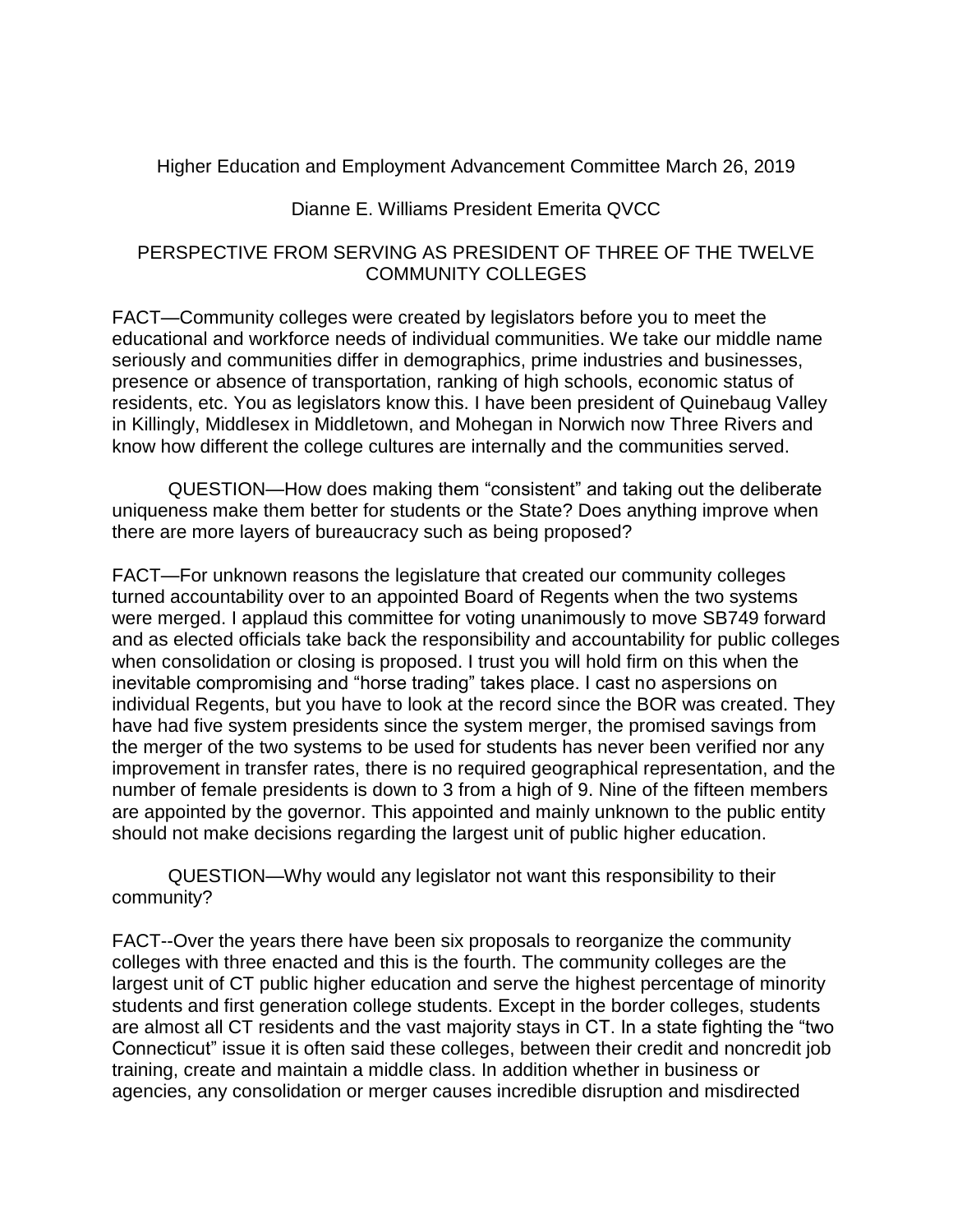energy and effort. Ask anyone involved in the community college/technical college merger the years of effort involved and that was just ten colleges into five in the same cities!

QUESTION—As the community colleges are repeatedly the unit of higher education targeted for reorganization, at what point does it start to signal a value judgement? With the multiple numbers of proposed committees and work groups, how will this impact the regular full time responsibilities of faculty and staff?

FACT—Nationally, mergers have never saved the money projected. In the 80s a smaller merger of three community colleges in the Hartford area was implemented. It became clear that it was not working and added a layer of bureaucracy and reduced responsiveness—the legislature at the time threatened to cut the budget because of the additional bureaucracy and an objective outside consultant was called in. That happened to be Dr. Kay McClenney who is now leads the Guided Pathway initiative presented earlier in this forum. She is a Senior Advisor to the President and CEO of AACC. Based on that review the district was dismantled and the extra layer removed.

QUESTION—Why should we believe that a complete restructuring adding additional layers of bureaucracy to the largest system of public higher education in a relatively short period of time without the approval of the regional accrediting body and still fought by many be successful?

FACT—Students First, like the Connecticut 2020 and Go Back to Get Ahead initiatives, is misnamed and to many an insult. Students were always first to the faculty, staff and leadership since the founding of the first community college through the present. This we can agree is about money, and I think President Ojakian is trying to lessen the negative impact of this plan on students. But it is not needed to put students first.

FACT—The identifiable group that represents a community college locally is its foundation and Regional Advisory Committee. Two meetings were held with foundation leadership with the last in April 2018. These foundations, made up of key committed community leaders, raise and award an average of 5 million dollars annually in scholarships, financial aid, and other college support based on their 990s. Some of these foundation members signed the Reluctant Warrior petition which you have received.

QUESTION—Will local people continue to support a Hartford managed college to the same degree?

FACT—Community colleges have an identity in their communities and the president is the face of that college. That means being involved in every aspect of life—chambers, Rotary, workforce boards, hospital boards, meeting with local officials and superintendents, business groups, going to community events and functions 24/7 etc. Now those positions will become CEO's at a lower salary and will be expected to carry